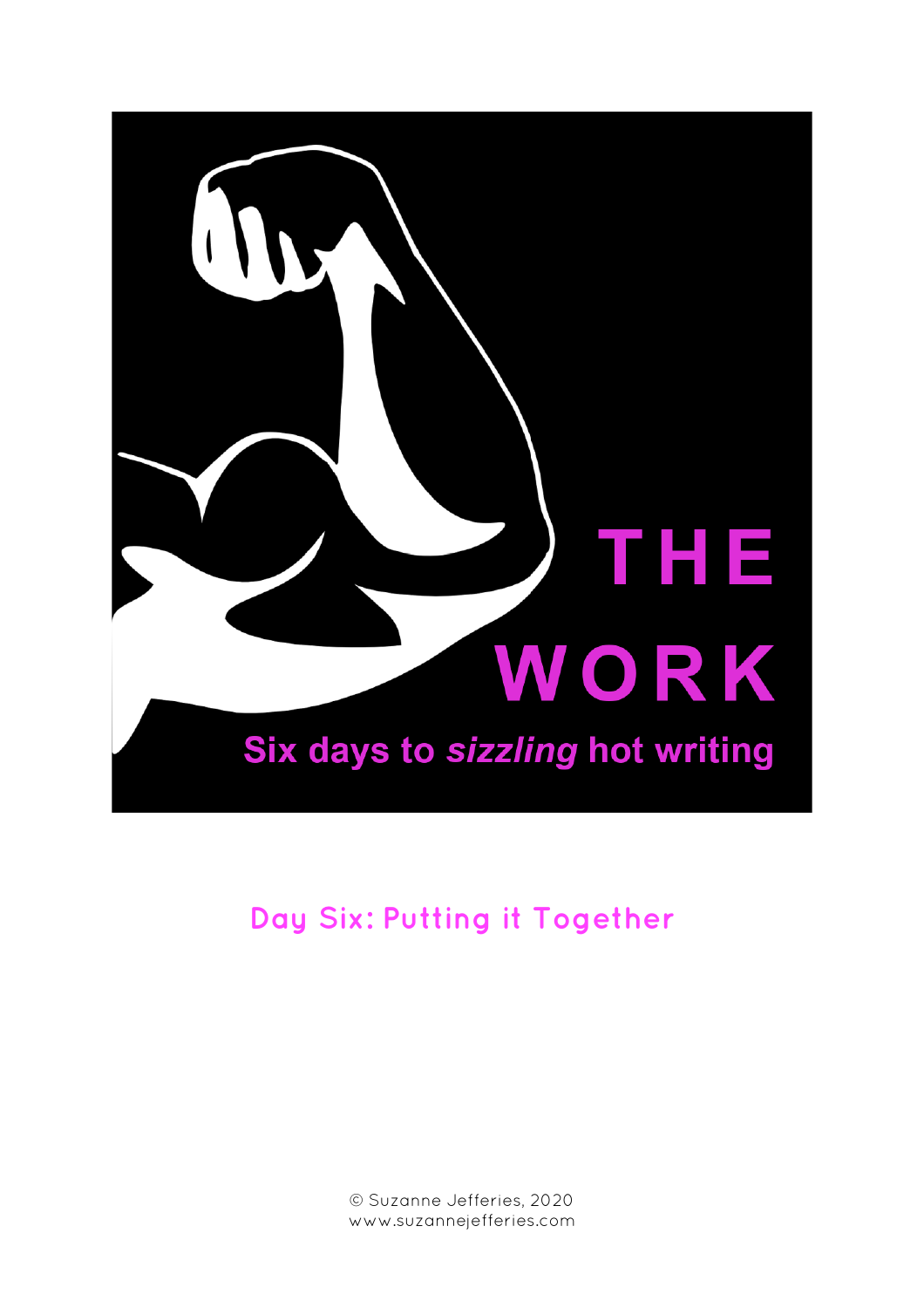When you settle down to 'The Work', there are a few things you can do to immediately tighten up your writing. I use the 'find' function to root out the issues listed below.

## **1) Removing filler words:**

Filler words are words that are not doing your manuscript any favours – they're just cluttering up your writing.

| Unnecessary prepositions                 | stand up, looked round, turned round,<br>looked up, meet with, bought up, sold<br>$\theta$                                                                                                                                                                                         |
|------------------------------------------|------------------------------------------------------------------------------------------------------------------------------------------------------------------------------------------------------------------------------------------------------------------------------------|
| Verbs that don't require<br>explanations | He shrugged his shoulders.<br>She turned her head                                                                                                                                                                                                                                  |
| Qualifiers                               | Actually, basically, seriously, so,<br>generally, really, definitely, hardly,<br>suddenly, just (I love this one), only,<br>always, almost, hardly, at first, simply,<br>kind of, sort of, type of specific,<br>particular, a little, a lot, a few, some, a<br>bit, slightly, VERY |
|                                          | That - can usually be cut from a<br>sentence and still make sense                                                                                                                                                                                                                  |

# **2) Simple present or simple past**

Your manuscript should be written in either simple past tense or simple present tense. That means no auxiliary verbs (usually declensions of TO BE) and a past or present participle.

For example: *She was running*, *he was smiling*, *they had forgotten*, *she had been thinking*

Rather: She ran, he smiled, they forgot, she thought

# **3) Filter verbs**

When we write in deep point of view (POV) filter verbs such as he thought, he realizes, he imagines, they see, they feel, she considers, pull the reader out of the text.

For example:

*She watched him reach for the gun* versus *He reached for the gun*

*He thought she was beautiful* versus *Wow! What a knockout!*

© Suzanne Jefferies, 2020 www.suzannejefferies.com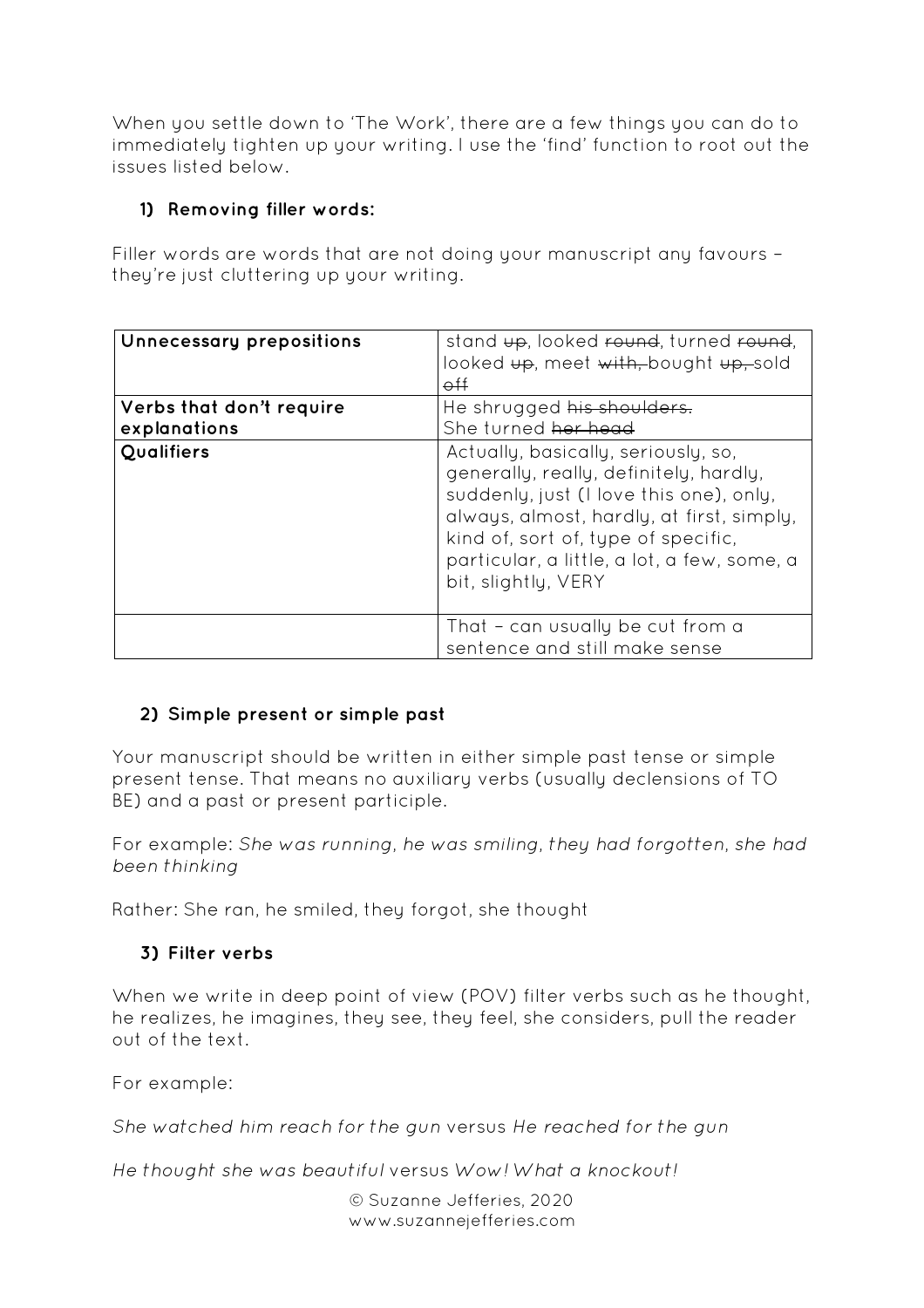*They realized he was lying* versus *He lied*.

| Filter verbs | Include, notice, seem, spot, saw,      |
|--------------|----------------------------------------|
|              | realize, feel, think, wonder, believe, |
|              | know, decide, hear, imagine, watch     |
|              |                                        |

# **4) OF**

'Of' is one of those words we use a lot. But often, it doesn't need to be there.

For example:

the cat of Jennifer, the coat of Harry, those eyes of his

'Of' slows down the writing.

Rather,

Jennifer's cat, Harry's coat, his eyes

## **5) Repeat Offenders**

The list you made on Day One? Yank it out, and look for any use of your repeat offender verbs.